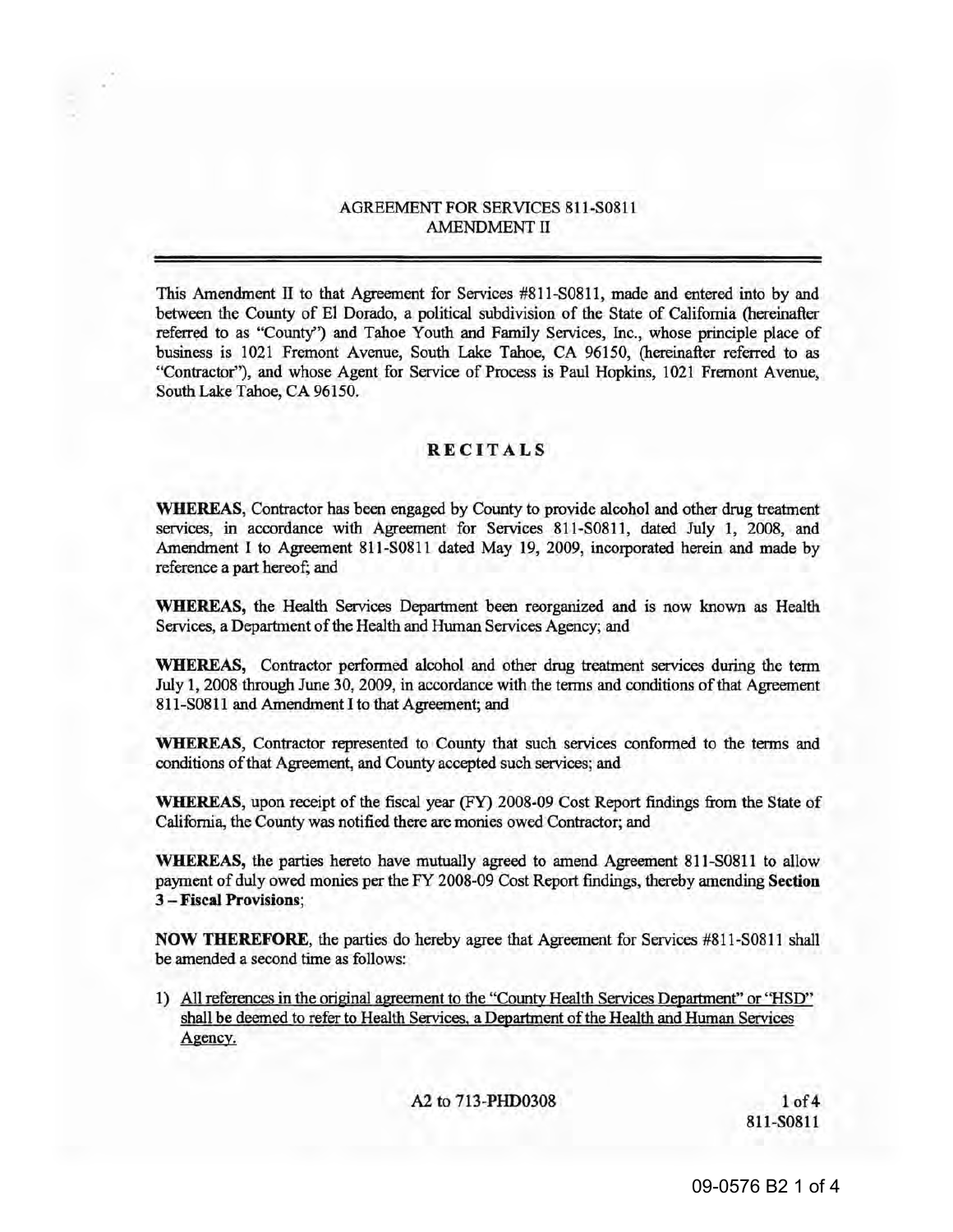## 2) Section 3. Article 3.9 Cost Report shall be amended in its entirety to read as follows:

3.9.1 Contractor shall submit a Cost Report to County on or before September  $15<sup>th</sup>$  in the year in which this Agreement is terminated. Contractor shall prepare the Cost Report in accordance with all Federal, State, and County requirements and in accordance with generally accepted accounting principles., Contractor shall allocate direct and indirect costs to and between programs, cost centers, services, and funding sources in accordance with such requirements and consistent with prudent business practice. Such costs and allocations shall be supported by source documentation maintained by Contractor and available at any time to Administrator upon reasonable notice.

Contractor shall document that costs are reasonable and allowable, and directly or indirectly related to the services provided hereunder. The Cost Report shall be the final financial record of services rendered under this Agreement for subsequent audits, if any.

Final Settlement shall be based upon the actual and reimbursable costs for services hereunder, less applicable revenues. Contractor shall not claim expenditures to County that are not reimbursable pursuant to applicable Federal, State, and County laws, regulations, and requirements. Any payment made by County to Contractor, which is subsequently determined to have been for an non-reimbursable expenditure or service, shall be repaid by Contractor to County in cash within forty-five (45) days of submission of the Cost Report or County may elect to reduce any amount owed Contractor by an amount not to exceed the reimbursement due County.

If the Cost Report shows the actual and reimbursable cost of services provided pursuant to this Agreement, less applicable revenues, is lower than the aggregate of monthly standardized rate payments to Contractor, Contractor shall remit the difference to County. Such reimbursement shall be made, with the submission of the Cost Report. If such reimbursement is not made by Contractor within forty-five (45) days after submission of the Cost Report, County may, in addition to any other remedies, reduce any amount owed Contractor by an amount not to exceed the reimbursement due County.

When the State reconciliation of Drug/Medi-Cal costs occurs, if the State settlement shows that the aggregate of monthly payments to Contractor for covered Drug/Medi-Cal services provided under this agreement exceeds the lower of Contractor's allowable cost, the usual and customary charge, or the maximum allowance, in accordance with Title 22, Section 51516.1, Contractor shall remit the difference to County. Contractor shall pay County the difference within forty-five (45) days after verification of amount owed or the completion of an Appeal Process through County, whichever comes first. In the event of a State Alcohol and Drug cost report audit and/or program audit, both State General Fund and Federal Medicaid portions of all Contractor disallowances shall be reimbursed to County within forty-five (45) days of completion of an appeal process following receipt of a final Audit Report or the completion of an Appeal Process through County, whichever comes first.

A2 to 713-PHD0308 2 of 4

811-S0811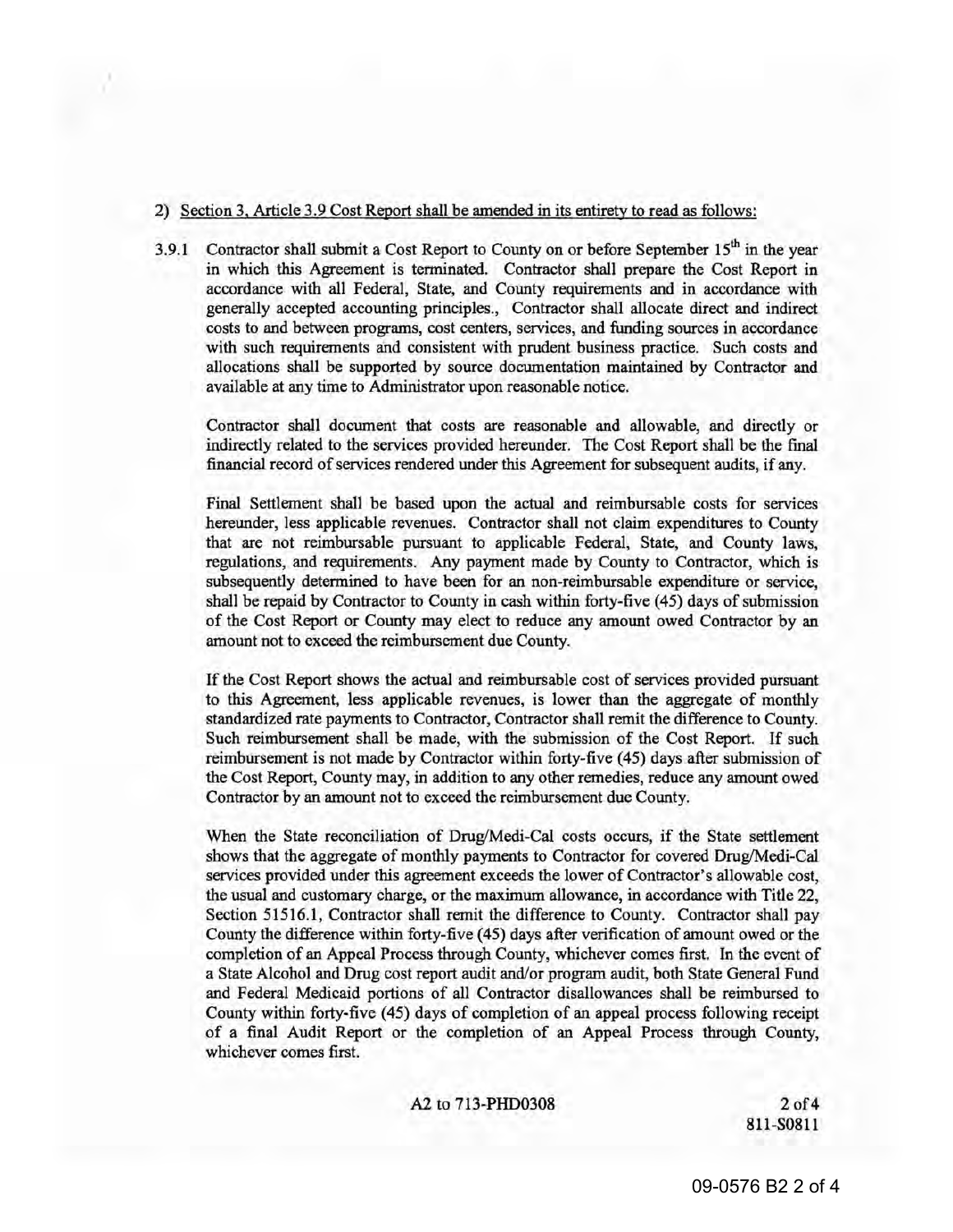When the State reconciliation of Drug/Medi-Cal costs occurs, if the State settlement shows that the aggregate of monthly payments to Contractor for covered Drug/Medi-Cal services provided under this agreement is lower than Contractor's allowable cost, the usual and customary charge, or the maximum allowance, in accordance with Title 22, Section 51516.1, County shall remit to Contractor the amount underpaid. This amount shall be processed to Contractor within sixty (60) days of completion of an appeal in accordance with the Audit Appeal Process described in the FY 08/09 Combined NNA/Drug/Medi-Cal State/County Contract.

Except as herein amended, all other parts and sections of that Agreement 811-S0811 and any Amendments thereto, shall remain unchanged and in full force and effect.

### **REQUESTING CONTRACT ADMINISTRATOR CONCURRENCE:**

 $29/12$ By: *Arince Hill Dated:* 

Shirley White, Alcohol and Drug Programs Manager Health and Human Services Agency

#### **REQUESTING DEPARTMENT HEAD CONCURRENCE:**

 $\mathcal{U}$ 

 $\mathcal{U}$ 

 $\prime$ 

 $\mathcal{U}$ 

II

 $\prime$ 

 $\mathcal{U}$ 

By: Canal Nation Dated:  $4-4-2012$ 

Daniel Nielson, M.P.A., Director Health and Human Services Agency

IN **WITNESS WHEREOF,** the parties hereto have executed this second Amendment to that

A2 to 713-PHD0308 3 of 4

811-50811